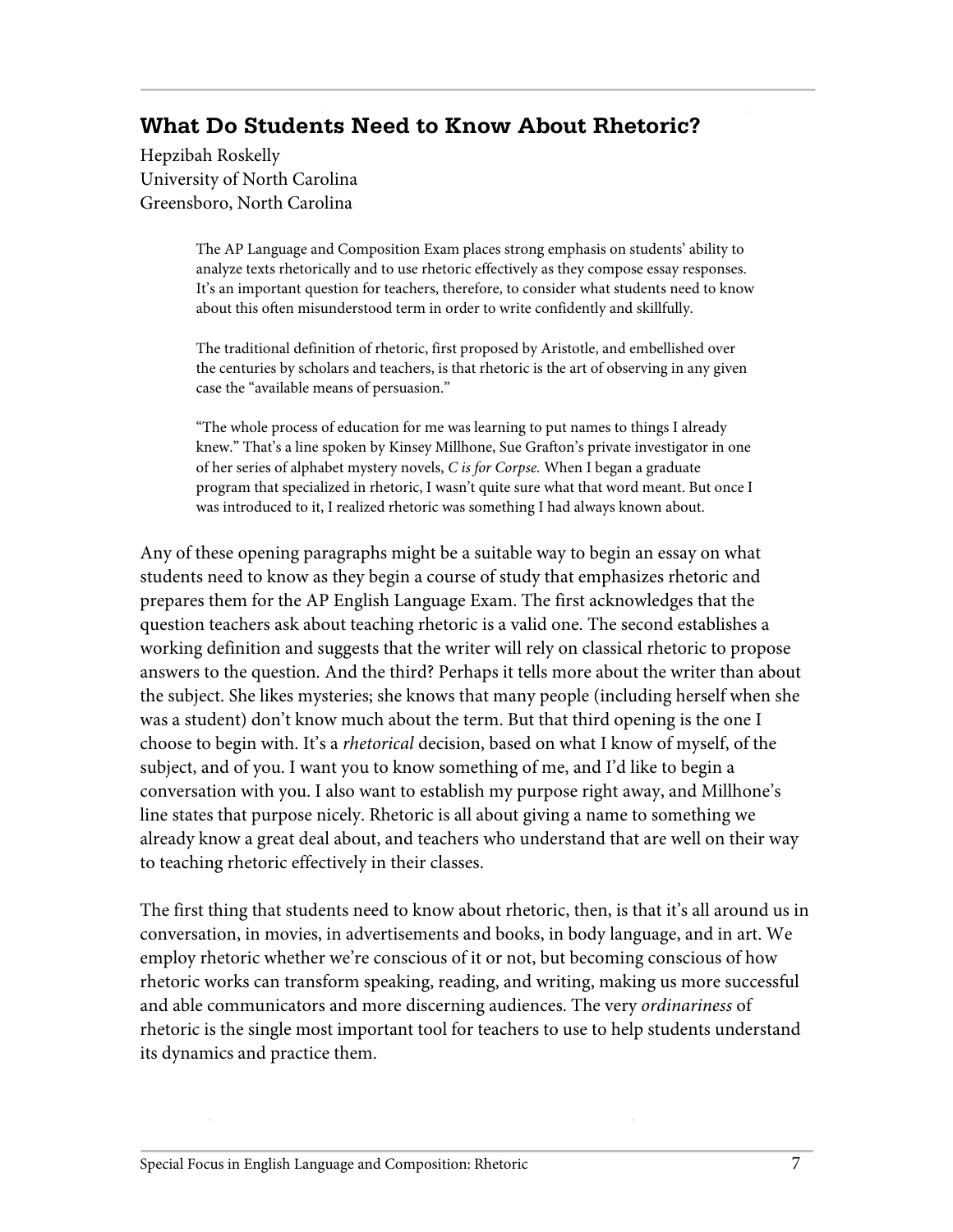Exploring several writers' definitions of rhetoric will, I hope, reinforce this truth about the commonness of rhetorical practice and provide some useful terms for students as they analyze texts and write their own. The first is Aristotle's, whose work on rhetoric has been employed by scholars and teachers for centuries, and who teachers still rely on for basic understandings about the rhetorical transaction.

## **The Rhetorical Triangle: Subject, Audience, Speaker's Persona**

Rhetoric may be defined as the faculty of observing in any given case the available means of persuasion. —Aristotle

Aristotle believed that from the world around them, speakers could observe how communication happens and use that understanding to develop sound and convincing arguments. In order to do that, speakers needed to look at three elements, graphically represented by what we now call the rhetorical triangle:



Aristotle said that when a *rhetor* or speaker begins to consider how to compose a speech— that is, begins the process of invention—the speaker must take into account three elements: the *subject,* the *audience,* and the *speaker.* The three elements are connected and interdependent; hence, the triangle.

Considering the *subject* means that the writer/speaker evaluates what he or she knows already and needs to know, investigates perspectives, and determines kinds of evidence or proofs that seem most useful. Students are often taught how to conduct research into a subject and how to support claims with appropriate evidence, and it is the subject point of the triangle that students are most aware of and feel most confident about. But, as Aristotle shows, knowing a subject—the theme of a novel, literary or rhetorical terms, reasons for the Civil War—is only one facet of composing.

Considering the *audience* means speculating about the reader's expectations, knowledge, and disposition with regard to the subject writers explore. When students respond to an assignment given by a teacher, they have the advantage of knowing a bit of what their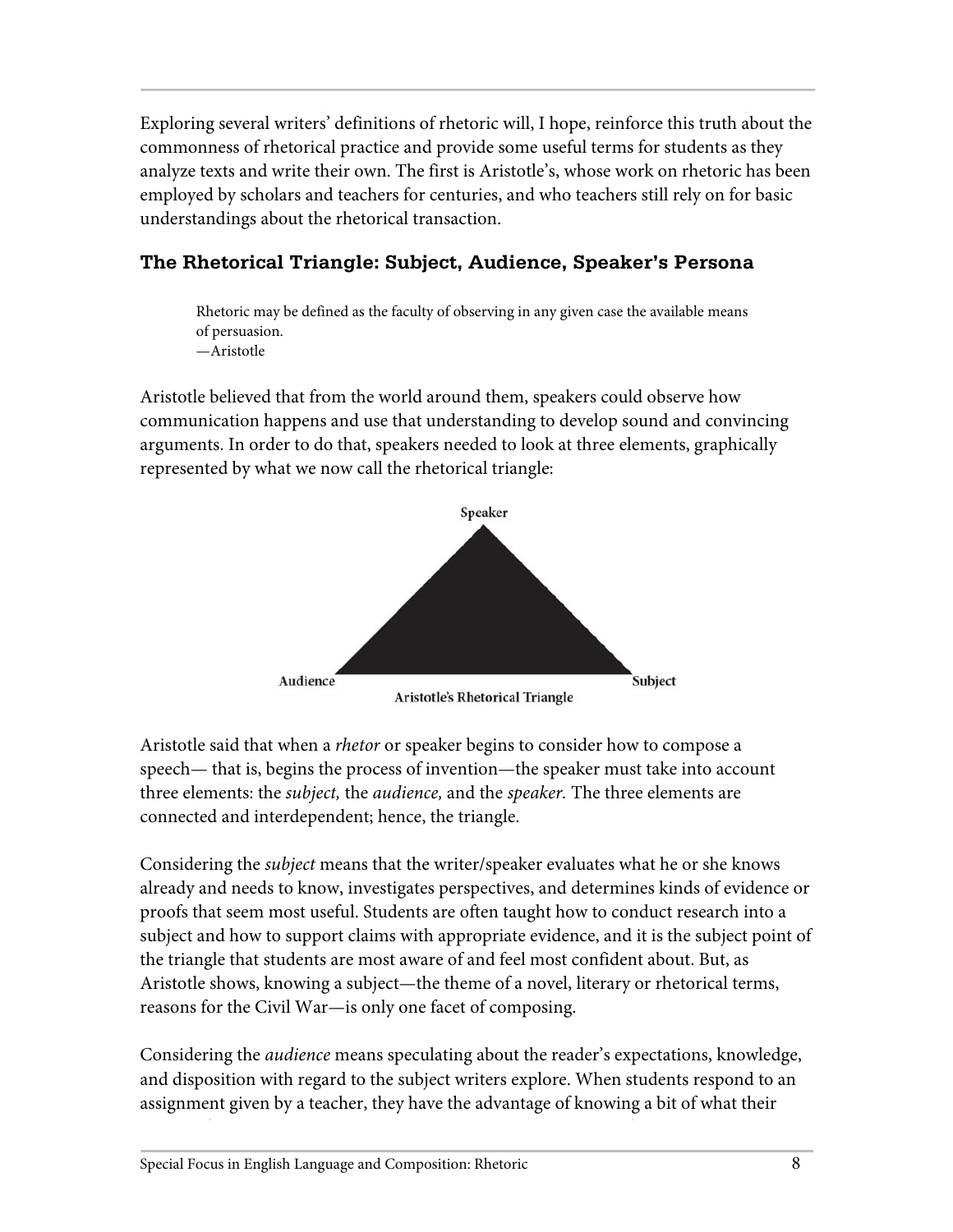audience expects from them because it is often spelled out. "Five to seven pages of errorfree prose." "State your thesis clearly and early." "Use two outside sources." "Have fun." All of these instructions suggest to a student writer what the reader expects and will look for; in fact, pointing out directly the rhetoric of assignments we make as teachers is a good way to develop students' rhetorical understanding. When there is no assignment, writers imagine their readers, and if they follow Aristotle's definition, they will use their own experience and observation to help them decide on how to communicate with readers.

The use of experience and observation brings Aristotle to the *speaker* point of the triangle. Writers use who they are, what they know and feel, and what they've seen and done to find their attitudes toward a subject and their understanding of a reader. Decisions about formal and informal language, the use of narrative or quotations, the tone of familiarity or objectivity, come as a result of writers considering their speaking voices on the page. My opening paragraph, the *exordium*, attempts to give readers insight into me as well as into the subject, and it comes from my experience as a reader who responds to the personal voice. The creation of that voice Aristotle called the *persona*, the character the speaker creates as he or she writes.

Many teachers use the triangle to help students envision the rhetorical situation. Aristotle saw these rhetorical elements coming from lived experience. Speakers knew how to communicate because they spoke and listened, studied, and conversed in the world. Exercises that ask students to observe carefully and comment on rhetorical situations in action—the cover of a magazine, a conversation in the lunchroom, the principal's address to the student body—reinforce observation and experience as crucial skills for budding rhetoricians as well as help students transfer skills to their writing and interpreting of literary and other texts.

#### **Appeals to Logos, Pathos, and Ethos**

In order to make the rhetorical relationship—speakers to hearers, hearers to subjects, speakers to subjects—most successful, writers use what Aristotle and his descendants called the *appeals*: logos, ethos, and pathos.

They appeal to a reader's sense of *logos* when they offer clear, reasonable premises and proofs, when they develop ideas with appropriate details, and when they make sure readers can follow the progression of ideas. The logical thinking that informs speakers' decisions and readers' responses forms a large part of the kind of writing students accomplish in school.

Writers use *ethos* when they demonstrate that they are credible, good-willed, and knowledgeable about their subjects, and when they connect their thinking to readers' own ethical or moral beliefs. Quintilian, a Roman rhetorician and theorist, wrote that the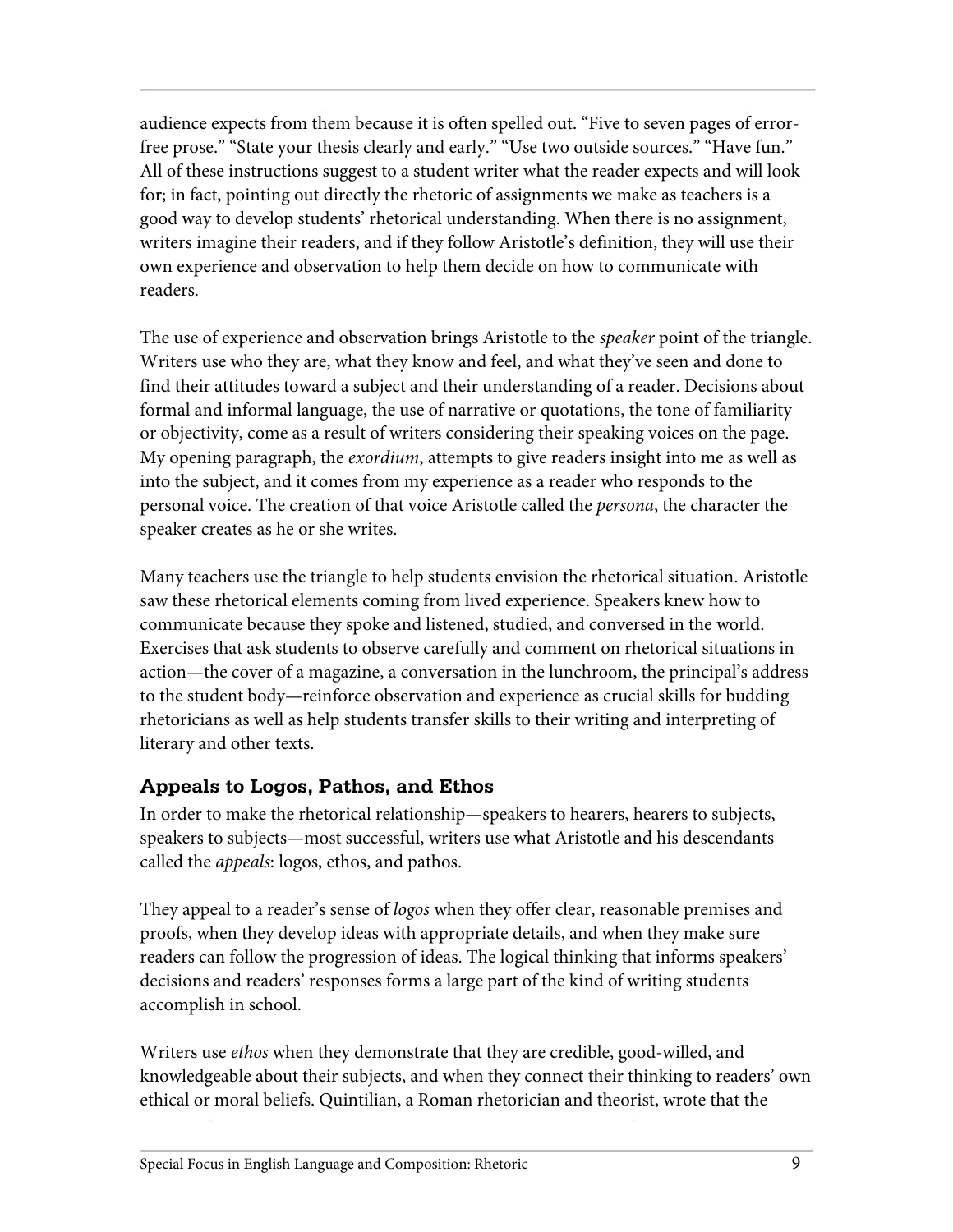speaker should be the "good man speaking well." This emphasis on *good* character meant that audiences and speakers could assume the best intentions and the most thoughtful search for truths about an issue. Students' use of research and quotations is often as much an ethical as a logical appeal, demonstrating to their teachers that their character is thoughtful, meticulous, and hardworking.

When writers draw on the emotions and interests of readers, and highlight them, they use *pathos*, the most powerful appeal and the most immediate—hence its dominance in advertisements. Students foreground this appeal when they use personal stories or observations, sometimes even within the context of analytical writing, where it can work dramatically well to provoke readers' sympathetic reaction. Figurative language is often used by writers to heighten the emotional connections readers make to the subject. Emily Dickinson's poem that begins with the metaphor "My life had stood—a loaded gun," for example, provokes readers' reactions of fear or dread as they begin to read.

As most teachers teach the appeals, they make sure to note how intertwined the three are. John F. Kennedy's famous line (an example of the rhetorical trope of *antimetabole,* by the way), "Ask not what your country can do for you—ask what you can do for your country," calls attention to the ethical qualities of both speaker and hearer, begins to propose a solution to some of the country's ills by enlisting the direct help of its citizens, and calls forth an emotional patriotism toward the country that has already done so much for individuals. Asking students to investigate how appeals work in their own writing highlights the way the elements of diction, imagery, and syntax work to produce persuasive effects, and often makes students conscious of the way they're unconsciously exercising rhetorical control.

Any text students read can be useful for teachers in teaching these elements of classical rhetoric. Speeches, because they're immediate in connecting speaker and hearer, provide good illustrations of how rhetorical relationships work. In Shakespeare's *Julius Caesar,*  Marc Antony's speech allows readers to see clearly how appeals intertwine, how a speaker's persona is established, how aim or purpose controls examples. Sojourner Truth's repetition of the phrase "Ain't I a Woman?" shows students the power of repetition and balance in writing as well as the power of gesture (Truth's gestures to the audience are usually included in texts of the speech). Asking students to look for rhetorical transactions in novels, in poems, in plays, and in nonfiction will expose how rhetorical *all* writing is.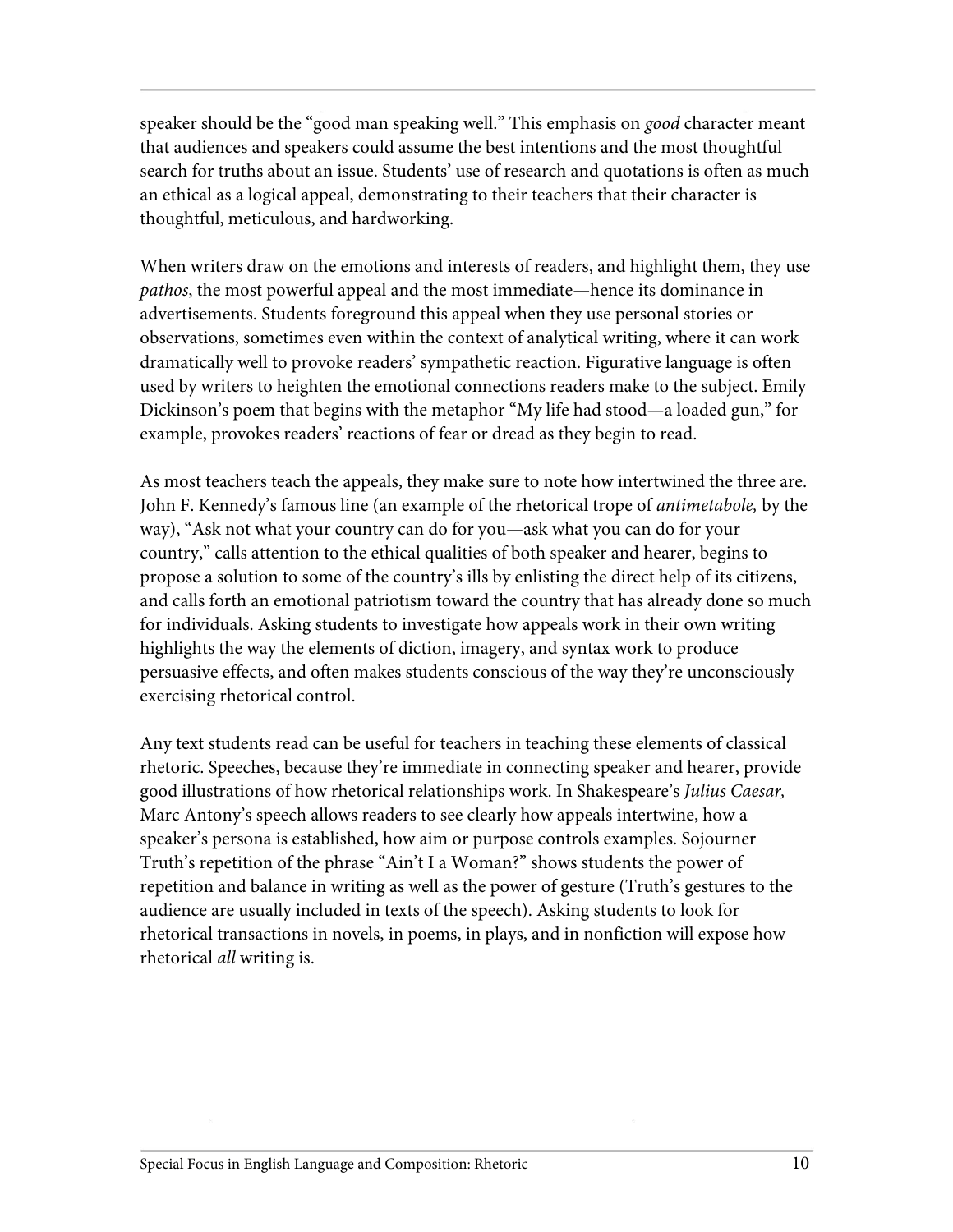#### **Context and Purpose**

Rhetoric is what we have instead of omniscience. —Ann Berthoff

It's important to note that Aristotle omitted—or confronted only indirectly—two other elements of the rhetorical situation, the *context* in which writing or speaking occurs and the emerging aim or *purpose* that underlies many of the writer's decisions. In part, Aristotle and other classical rhetoricians could assume context and aim since all speakers and most hearers were male, upper class, and concerned with addressing important civic, public issues of the day. But these two considerations affect every element of the rhetorical triangle. Some teachers add circles around the triangle or write inside of it to show the importance of these two elements to rhetorical understanding.



Ann Berthoff's statement suggests the importance of context, the situation in which writing and reading occur, and the way that an exploration of that situation, a rhetorical analysis, can lead to understanding of what underlies writers' choices. We can't know for sure what writers mean, Berthoff argues, but we have rhetoric to help us interpret.

The importance of context is especially obvious in comedy and political writing, where controlling ideas are often, maybe even usually, topical, concerned with current events and ideas. One reason comedy is difficult to teach sometimes is that the events alluded to are no longer current for readers and the humor is missed. Teachers who have taught Jonathan Swift's "A Modest Proposal," for example, have to fill in the context of the Irish famine and the consequent mind-numbing deprivation in order to have students react appropriately to the black humor of Swift's solutions to the problem. But using humorist David Sedaris's essays or Mort Sahl's political humor or Dorothy Parker's wry social commentary provides a fine opportunity to ask students to do research on the context in which these pieces were written. Students who understand context learn how and why they write differently in history class and English or biology. And giving students real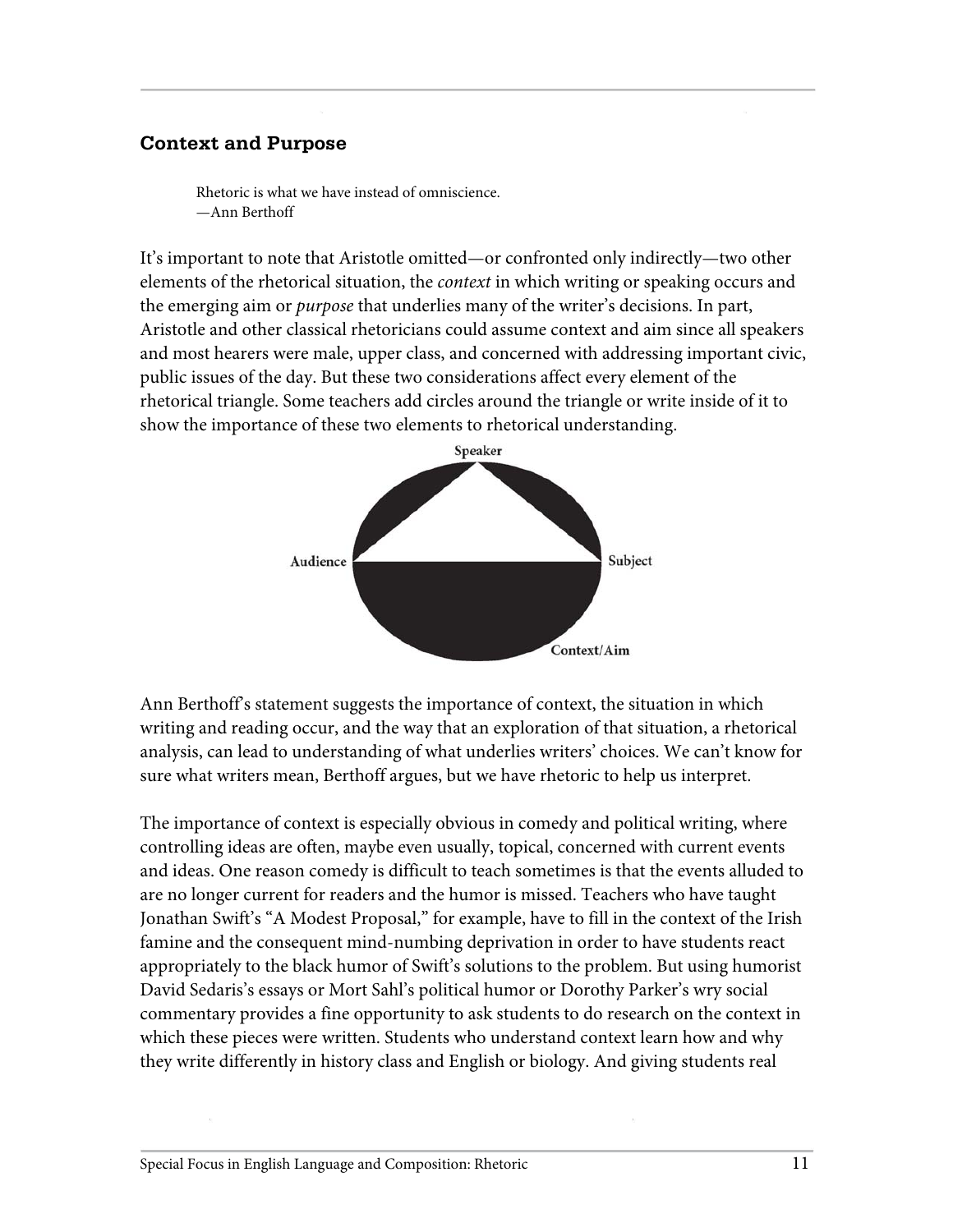contexts to write in—letters to the editor, proposals for school reforms, study notes for other students— highlights how context can alter rhetorical choices in form and content.

### **Intention**

Rhetoric . . . should be a study of misunderstandings and their remedies. —I. A. Richards

Richards's statement reveals how key *intention* or aim is to rhetorical effectiveness. Words and forms carry writers' intentions, but, as Richards indicates, those aims can be miscommunicated. Investigating how readers perceive intentions exposes where and how communication happens or is lost. For Richards, rhetoric is the way to connect intentions with responses, the way to reconcile readers and writers. Intention is sometimes embodied in a thesis statement; certainly, students get lots of practice making those statements clear. *But intention is carried out throughout a piece, and it often changes.*  Writing workshops where writers articulate intentions and readers suggest where they perceive them or lose them give students a way to realize intentions more fully.

Many texts students read can illuminate how intentions may be misperceived as well as communicated effectively. "A Modest Proposal," for example, is sometimes perceived as horrific by student readers rather than anguished. Jane Addams's "Bayonet Charge" speech, delivered just before America's entrance into World War I, provoked a storm of protest when it seemed to many that she was impugning the bravery of fighting soldiers who had to be drugged before they could engage in the mutilation of the bayonet charge. Although she kept restating her intention in later documents, her career was nearly ruined, and her reputation suffered for decades. I use that example (in part because you may not be familiar with it) to show that students can find much to discuss when they examine texts from the perspective of misunderstandings and their remedies.

### **Visual Rhetoric**

One way to explore rhetoric in all its pervasiveness and complexity is to make use of the visual. Students are expert rhetoricians when it comes to symbolic gesture, graphic design, and action shots in film. What does Donald Trump's hand gesture accompanying his straightforward "You're fired" on the recent "reality" television program *The Apprentice* signal? (Notice the topical context I'm using here: perhaps when you read this, this show will no longer be around.) Why does Picasso use color and action in the way he does in his painting *Guernica*? Why are so many Internet sites organized in columns that sometimes compete for attention? Linking the visual to the linguistic, students gain confidence and control as they analyze and produce rhetoric.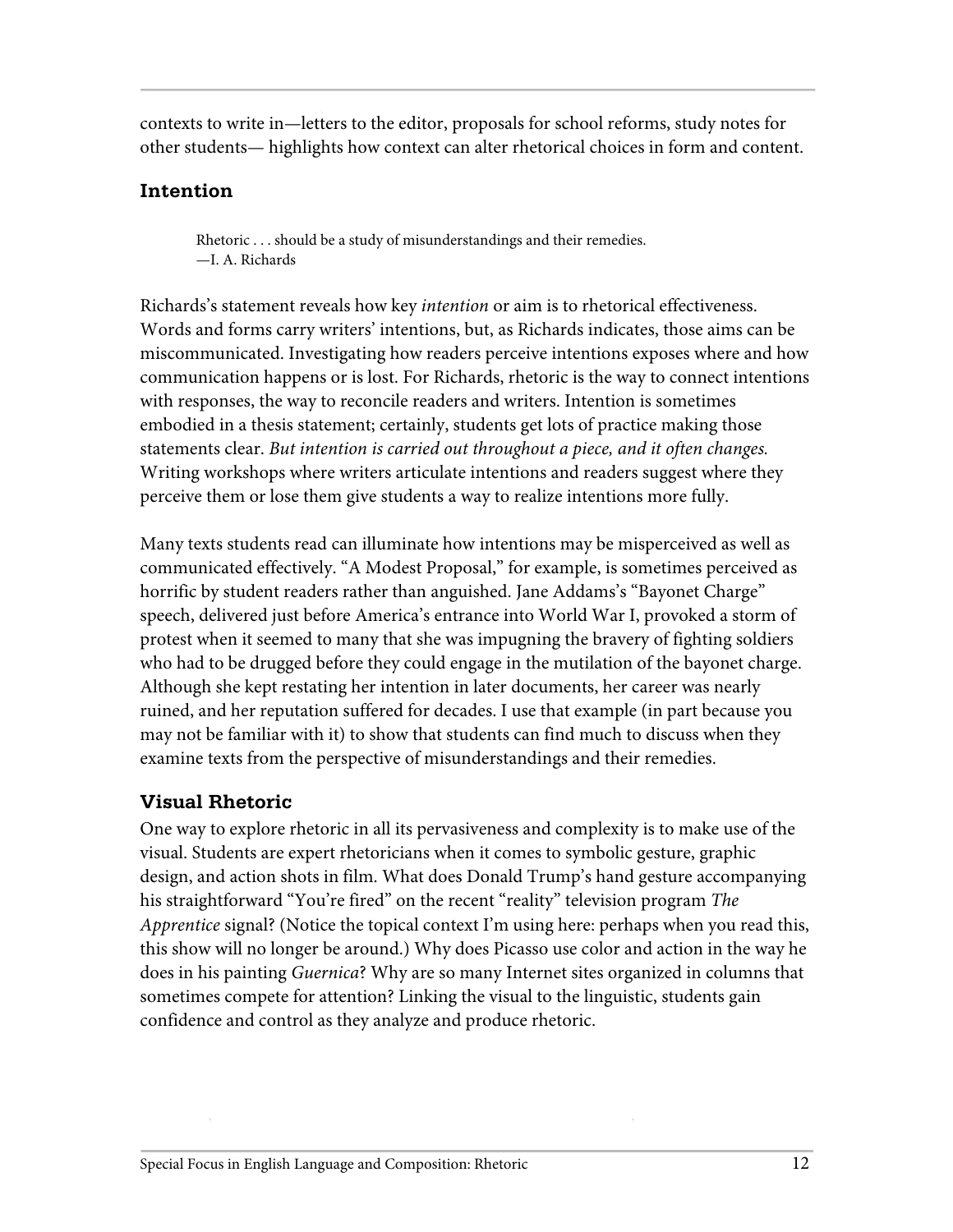#### **Conclusion**

So what do students need to know about rhetoric? Not so much the names of its tropes and figures, although students often like to hunt for examples of asyndeton or periphrasis, and it is also true that if they can identify them in texts they read they can in turn practice them in their own writing, often to great effect. (If you're interested in having students do some work with figures of speech and the tropes of classical rhetoric, visit the fine Web site at Brigham Young University developed by Professor Gideon Burton called *Silva Rhetoricae*, literally "the forest of rhetoric": humanities.byu.edu/rhetoric/silva.htm. That site provides hundreds of terms and definitions of rhetorical figures.) However, it's more important to recognize how figures of speech affect readers and be able to use them effectively to persuade and communicate than it is to identify them, and the exam itself places little emphasis on an ability to name *zeugma* (a figure where one item in a series of parallel constructions in a sentence is governed by a single word), but great emphasis on a student's ability to write a sentence that shows an awareness of how parallel constructions affect readers' responses.

Students don't need to memorize the five canons of classical rhetoric either—invention, arrangement, style, memory, and delivery—although studying what each of those canons might mean for the composing processes of today's student writers might initiate provocative conversation about paragraph length, sentence structure, use of repetition, and format of final product.

What students need to know about rhetoric is in many ways what they know already about the way they interact with others and with the world. Teaching the connections between the words they work with in the classroom and the world outside it can challenge and engage students in powerful ways as they find out how much they can use what they know of the available means of persuasion to learn more.

#### **Some useful books on rhetoric:**

- Crowley, Sharon, and Debra Hawhee. *Ancient Rhetorics for Contemporary Students.* 3rd Ed. New York: Pearson/Longman, 2004.
- Covino, William A., and David A. Jolliffe. *Rhetoric: Concepts, Definitions, Boundaries.*  Boston: Allyn and Bacon, 1995.
- Lunsford, Andrea A., John J. Ruszkiewicz, and Keith Walters. *Everything's an Argument.*  3rd Ed. New York: Bedford, St. Martin's, 2004.

Mailloux, Steven. *Rhetorical Power.* Ithaca, New York: Cornell University Press, 1989.